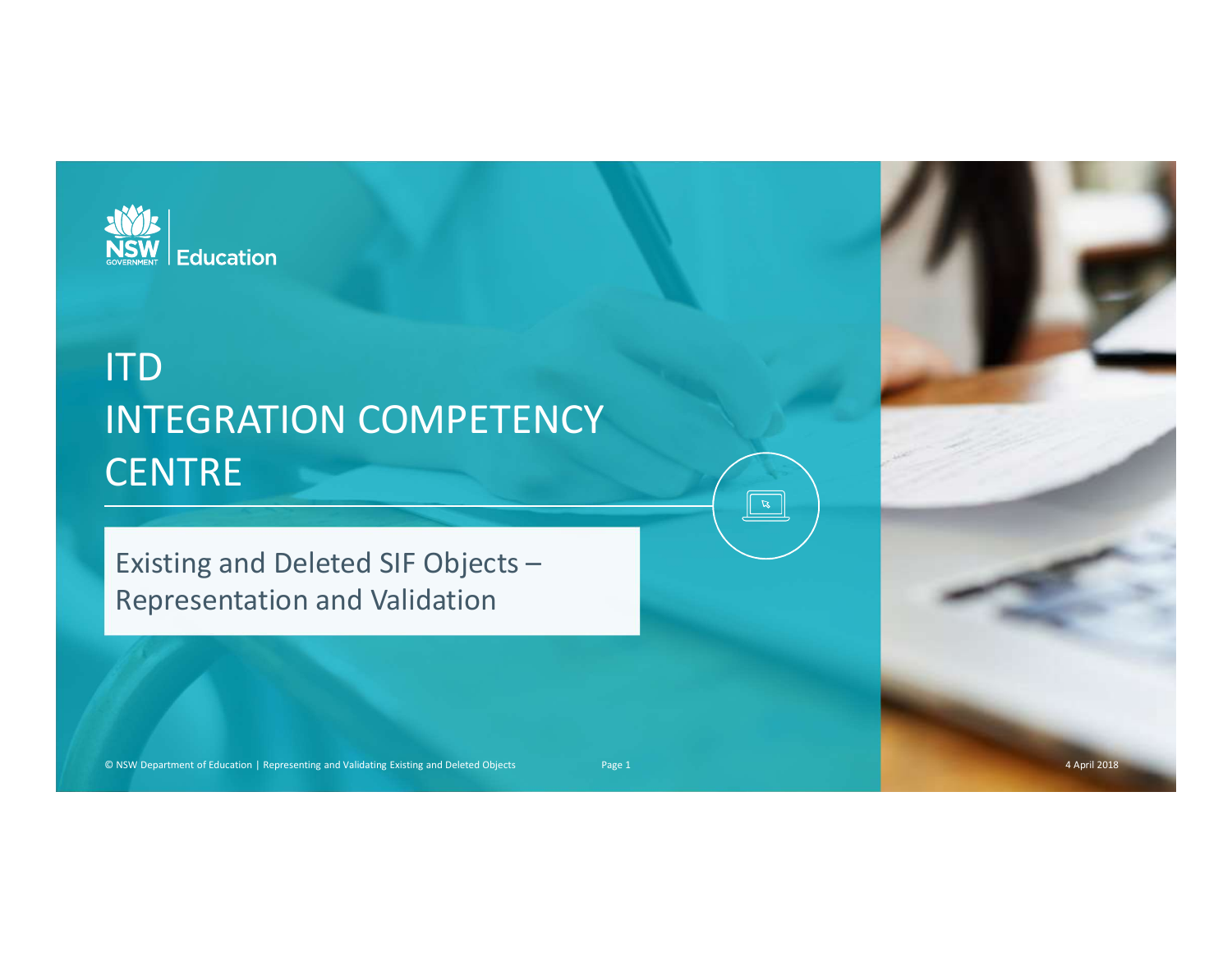- DELETED OBJECTS REPRESENTATION<br>
 An XML without any embedded elements, e.g.<br>
STeaching Group, Bef1d="t g5" (> An XML without any embedded elements, e.g. EXETED OBJECTS - REPRESENTATION<br>
In XML without any embedded elements, e.g.<br>
SpeachingGroup RefId="tg5" /><br>
Vhere are they used?<br>
. queries with changesSinceMarker (already
- Where are they used?
	- part of SIF infrastructure specification)
- ELETED OBJECTS REPRESENTATION<br>
An XML without any embedded elements, e.g.<br>
<br> **ExacchingGroup Ref1d="tg5"** /><br>
Where are they used?<br>
1. queries with changesSinceMarker (already<br>
part of SIF infrastructure specification)<br> queries while some objects were deleted inflight



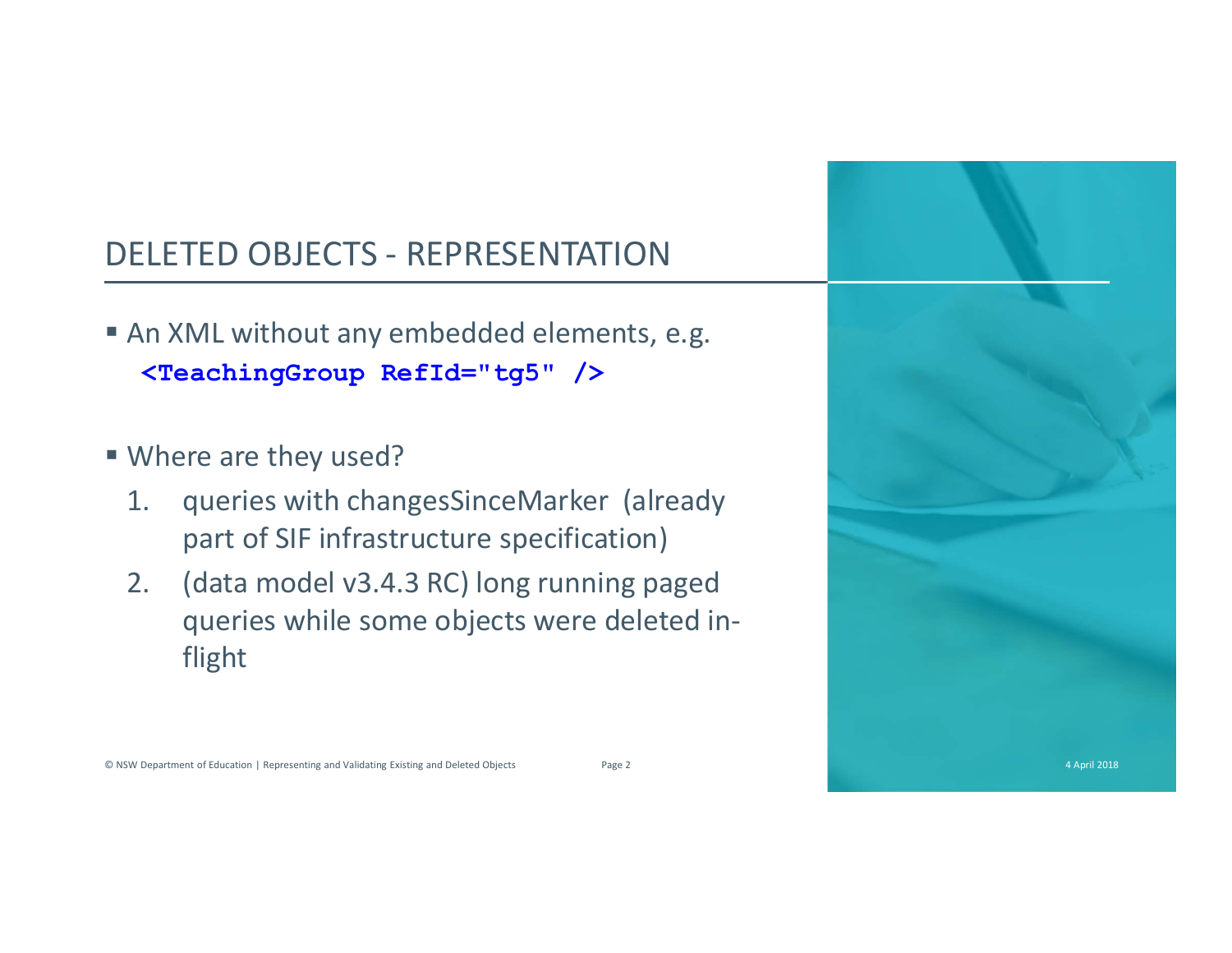### COLLECTION OF EXISTING & DELETED COLLECTION OF EXISTING & DELETED<br>OBJECTS - REPRESENTATION<br><TeachingGroups><br><TeachingGroup RefId="tg4"> LECTION OF EXISTING & DELETED<br>
ECTS - REPRESENTATION<br>
TeachingGroups><br>
<TeachingGroup RefId="tg4"><br>
-<br>
</TeachingGroup RefI**d="tg5" /><br>
<TeachingGroup RefId="tg5" />**<br>
<MeachingGroup RefId="tg5" /> ECTION OF EXISTING & DELETED<br>
CTS - REPRESENTATION<br>
eachingGroups><br>
TeachingGroup RefId="tg4"><br>
...<br>
</TeachingGroup RefI**d="tg5" /><br>
<TeachingGroup RefId="tg6">**<br>
...<br>
</TeachingGroup RefId="tg6"><br>
...<br>
</TeachingGroup><br> ECTION OF EXISTING & DELETED<br>
CTS - REPRESENTATION<br>
eachingGroups><br>
TeachingGroup RefId="tg4"><br>
...<br>
</TeachingGroup Ref**Id="tg5" /><br>
<rachingGroup RefId="tg6">**<br>
...<br>
</TeachingGroup RefId="tg6"><br>
...<br>
<br>
-<br>
reachingGroup>

<TeachingGroups>

…

</TeachingGroup>

# Construction | Reformation | Reformation | Reformation | Reformation | Reformation | Reformation | Reformation | Reformation | Reformation | Reformation | Reformation | Reformation | Reformation | Reformation | Reformatio

…

</TeachingGroup>

</TeachingGroups>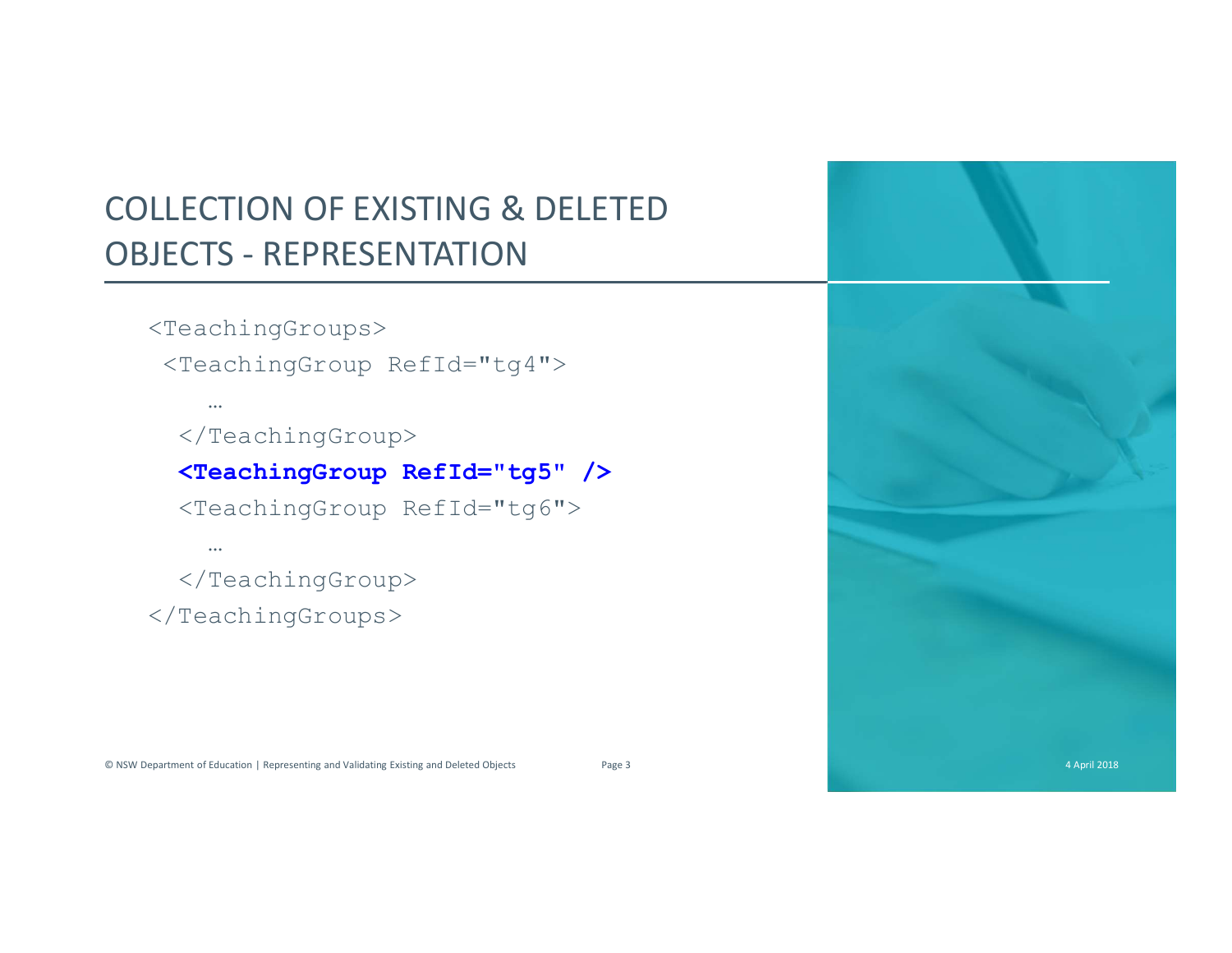### SIF DATA MODEL SCHEMA

### "Strict"

 Embedded elements/attributes declared as mandatory as required:

```
IF DATA MODEL SCHEMA<br>
Strict" "Lax"<br>
Embedded elements/attributes declared Every element/attribute<br>
as mandatory as required: "optional:<br>
<br>
ExacomplexType name="TeachingGroupType"> stacespiers"<br>
(xscelement stace)<br>
(xscele
    <xs:sequence>
        <xs:element
             name="LocalId"
             type="LocalIdType" />
```

```
"Lax"
```
### Every element/attribute is declared as optional:

ax"<br>ery element/attribute is declared as<br>btional:<br><xs:complexType name="TeachingGroupType"><br><xs:sequence><br><xs:element<br>name="LocalId"<br>type="LocalId"ppe" minoccurs="0" /> <xs:sequence> <xs:element name="LocalId" type="LocalIdType" minOccurs="0" /> ■ Embedded elements/attributes declared Every element/attribute is declared as<br>
as mandatory as required:<br>
<br>
<br>
«xs:complexType name="Teaching GroupType"><br>
<br>
«xs:sequence><br>
<br>
— xs:sequence><br>
<br>
— xs:sequence><br>
— xs:sequenc

http://specification.sifassociation.org/Implementation/AU/3.4.3/2/DataModel.html#PayloadValidation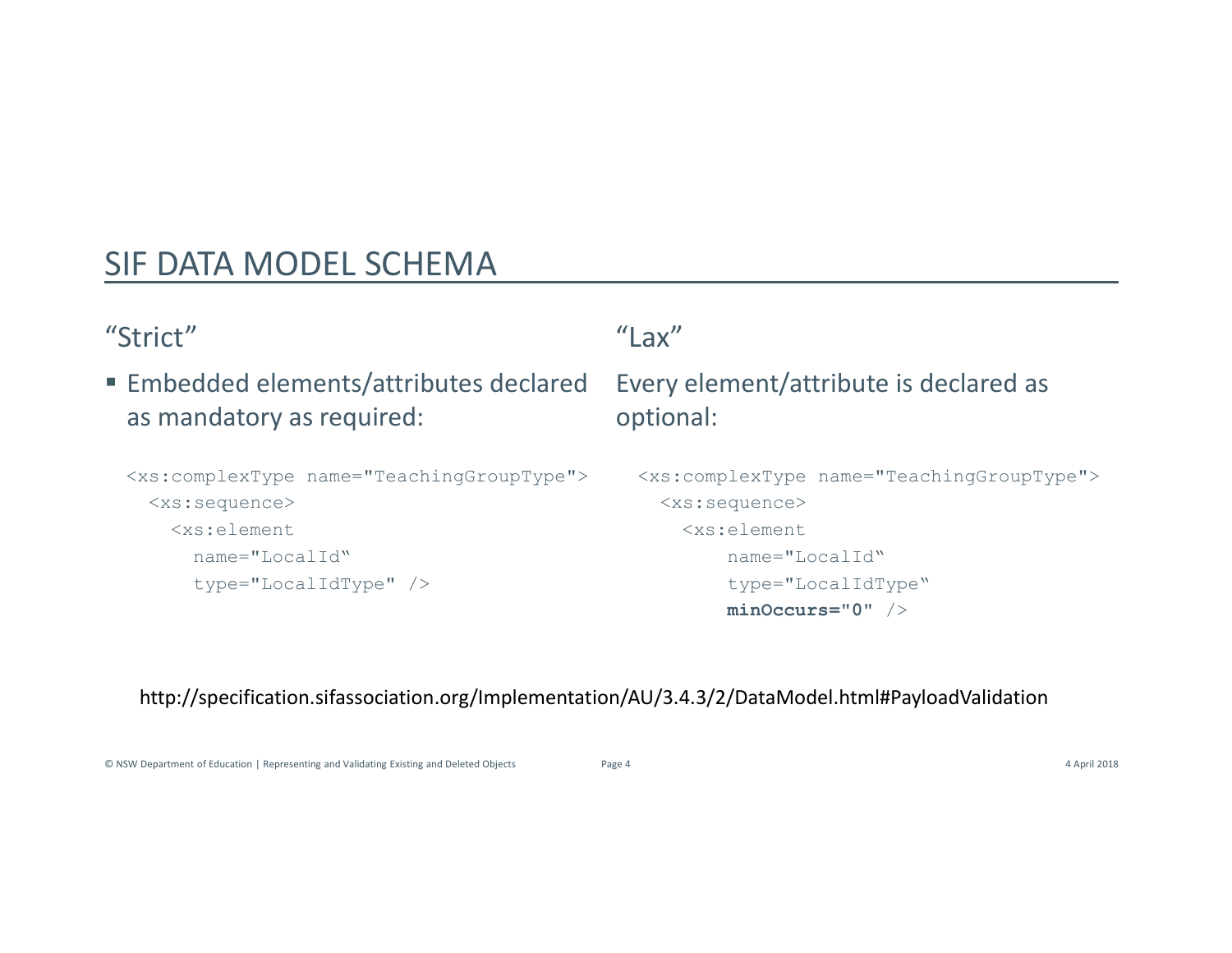# COLLECTION OF EXISTING & DELETED COLLECTION OF EXISTING & DELETED<br>OBJECTS – SIF PROVIDER SIDE<br>• v3.4.3<br>• Use "lax" schema to generate outbound XML

- v3.4.3
	- Use "lax" schema to generate outbound XML
	- Use "strict" schema to parse inbound XML (non-SIF events)
	- Use "lax" schema to parse inbound XML (SIF events)
- Beyond v3.4.3
	- Explore xs:nillable=true such that the "strict" schema can also be used for both outbound and inbound XML



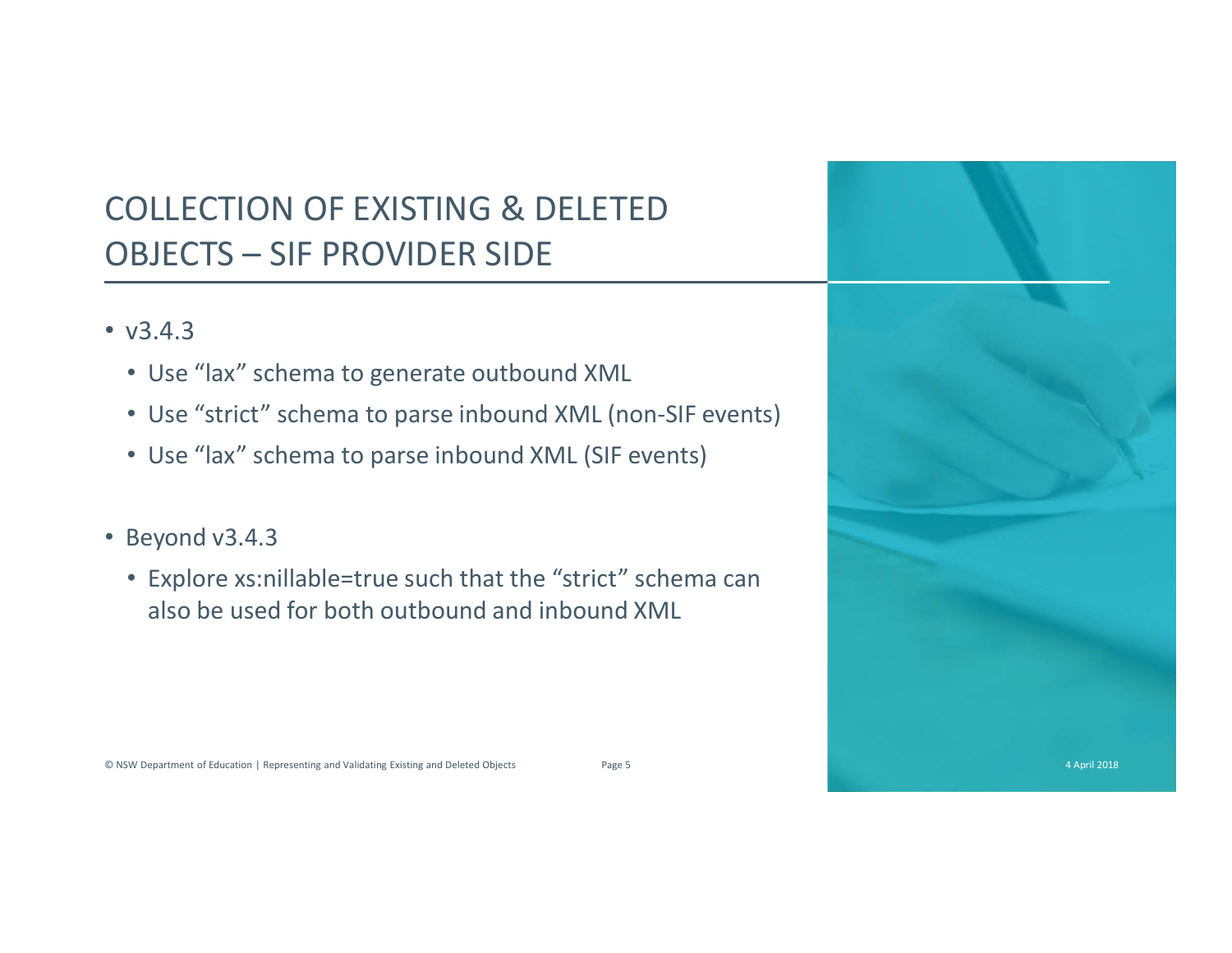# COLLECTION OF EXISTING & DELETED COLLECTION OF EXISTING & DELETED<br>OBJECTS – SIF CONSUMER SIDE<br>• Create invocation<br>- Lise "strict" to space YAL to applicate

### Create invocation

–Use "strict" to create XML to provider

### **Update invocation**

–Use "strict" to create XML to provider

## **Update using SIF events** –Use "lax" to create XML to provider <p>\n ∎ Update invocation<br/>\n ∪ Use "strict" to create XML to provider<br/>\n ∎ Update using SIF events<br/>\n ∼ Use "lax" to create XML to provider<br/>\n ∞not "lax" to create XML to provider<br/>\n ∘ <i>There</i> to the <i>There</i> to the <i>There</i> to the <i>There</i> to the <i>There</i> to the <i>There</i> to the <i>There</i> to the <i>There</i> to the <i>There</i> to the <i>There</i> to the <i>There</i> to the <i>There</i> to the <i>There</i> to the <i>There</i> to the <i>There</i> to the <i>There</i> to the <i>There</

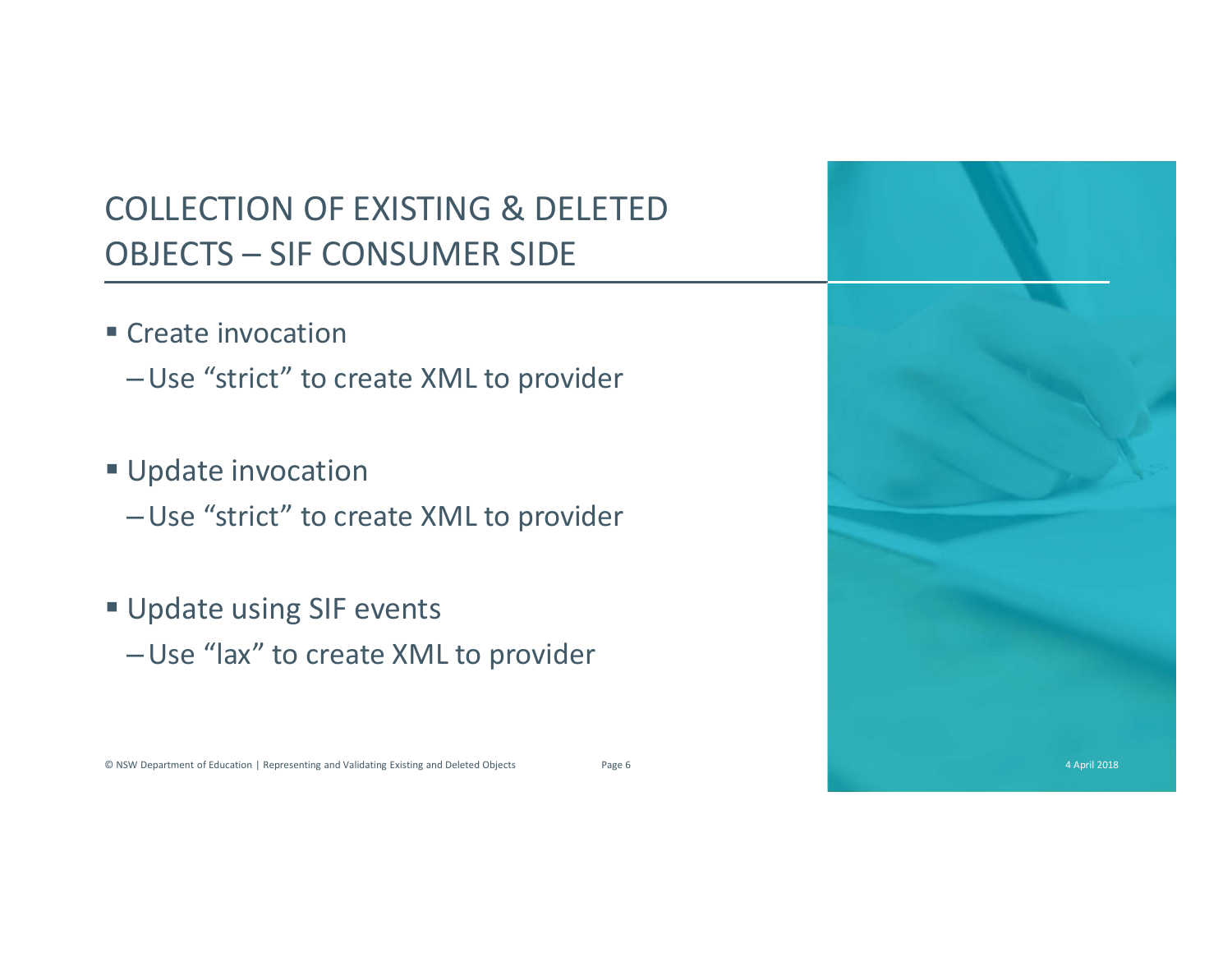# COLLECTION OF EXISTING & DELETED COLLECTION OF EXISTING & DELETED<br>OBJECTS – SIF CONSUMER SIDE<br>• Get (deleted objects not expected)<br>– Use "strict" to parse XML from provider

- Get (deleted objects not expected) –Use "strict" to parse XML from provider
- Get (deleted objects expected)
	- –No single schema to parse both existing and deleted objects in the same collection XML
	- –3.4.3: use "lax" schema to parse collection XML oAll mandatory elements/attributes must be checked after XML parsing
	- –Beyond 3.4.3: explore xs:nillable=true



© NSW Department of Education | Representing and Validating Existing